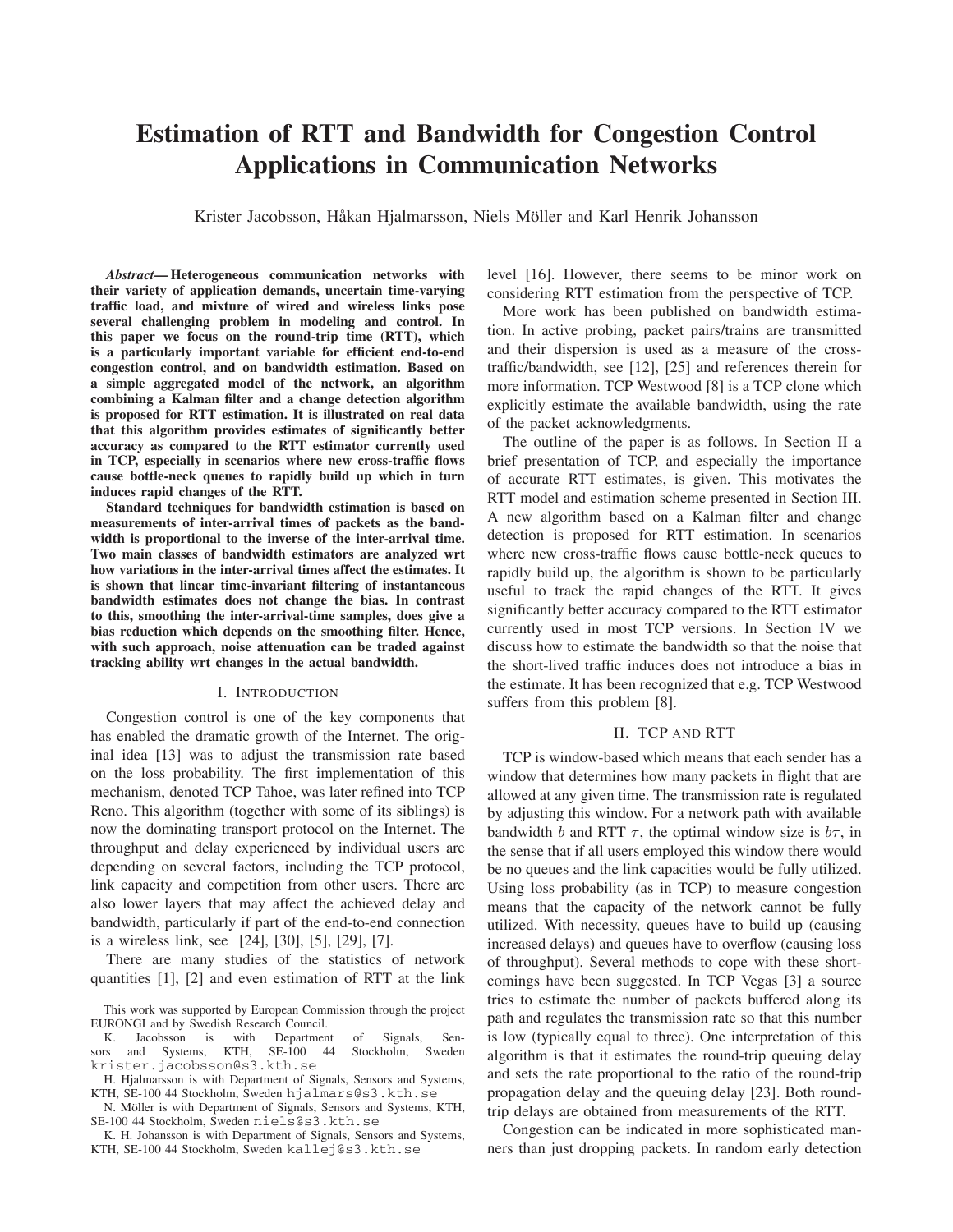(RED) [6], packets are dropped before the buffer is full, with a probability that increases with the queue length. RED can thus be seen as a way of indirectly signaling the queue length to the source. In explicit congestion notification (ECN) the links add information concerning their status to the packets. As there is only one bit available in the packet header for ECN, clever coding is required, e.g., random exponential marking (REM) [27].

The transmission rate control problem can be solved in a completely decentralized manner, as was recently shown in [18], [17]. Each source has a (concave) utility function of its rate. The optimization problem is to maximize the sum of the utility functions for all sources. It is shown that in order to solve this problem each source needs to know the sum of the link prices on the path. The link price is a a penalty function corresponding to the capacity constraint. It is a function of the total arrival rate at the link and can thus be computed locally at each router. This optimization perspective of the rate control problem has been taken in a number of contributions [20], [22], [21].

Network state variables such as queueing delays and RTT are essential for efficient congestion control, as has been recognized by many researchers, cf., [28]. This has a simple intuitive interpretation: The ideal window is  $b\tau$ . Hence, the more accurate estimates of b and  $\tau$  that are available, the closer to the ideal situation it is possible to keep each flow. It is also clear that when only such indirect measures of congestion can be used, throughput will suffer somewhat, since queues have to start to build up in order for the source to detect an increased delay. The queues can be seen as a way to smooth out the uncertainty in the bandwidth and RTT estimates without loss of throughput. It follows that one can obtain higher throughput than TCP Reno, since TCP Reno fills up the bottle-neck completely before reacting.

# III. RTT ESTIMATION

Motivated by the previous discussion on the importance of accurate RTT estimates, we now take a closer look at short-range RTT from a statistical perspective. The raw RTT measurements, obtained from packet acknowledgements (ACK's), include delays caused by transient effects in the network (attributed to short-lived cross-traffic). The shortlived duration of these flows means that their contribution to the RTT can be considered as noise from the point of view of congestion control. It is thus reasonable to filter them out. In present versions of TCP this is done with a firstorder low-pass filter. The average RTT (averaged over a few RTT) often makes sudden changes due to the appearance of a long-lived cross-flow somewhere along the path. It is then important for the controller to react quickly to this change, since otherwise buffers will start to build up with enlarged risk of packet loss and increased delay as consequences. It is impossible with a first-order filter to rapidly adjust to these changes. This motivates the use of a filter based on change detection for RTT estimation, as presented in



Fig. 1. Network node model.

this section. Before introducing the algorithm, we present a simple model for RTT. The section is ended by experimental evaluations.

## *A. Model*

Let  $\tau(t)$  denote RTT at the time the ACK is received at the source node. Introduce  $d_{l,i}(t)$  for the link delay of link i,  $d_{p,i}(t)$  for the corresponding propagation delay, and  $d_{q,i}(t)$  for the queue delay. Suppose the considered end-toend connection has  $m$  nodes. Then,

$$
\tau(t) = \sum_{i=1}^{m} (d_{l,i}(t) + d_{p,i}(t) + d_{q,i}(t)).
$$

Assume, for now, that the path through the network remains constant during a session. The propagation and link delay is fairly constant and thus only contributes with a constant to the RTT estimate. All the major RTT dynamics is depending on the evolution of the queue states along the paths.

The simple dynamics of the queue length  $q_i(t)$  at node  $i$  is a saturated integrator, as illustrated in Figure 1. Let  $c_i$  denote the link capacity and  $t_i$  the time instant for the packet arrival at node  $i$ . Then, RTT at the time  $t$  when the ACK is received is given by

$$
\tau(t) = \sum_{i=1}^{m} \frac{q_i(t_i)}{c_i} + \text{bias},
$$

where the bias term represents the link and propagation delays.

## *B. Change detection*

RTT have high-frequency characteristics that are desirable to detect. To be able to follow step changes in the RTT mean value due to increased network load, new competing traffic flows, or sudden path changes, more advanced algorithms are needed than the first-order linear filter currently implemented in most TCP versions. We propose an adaptive filter with change detection.

Regard RTT as being composed of a piece-wise constant desired RTT signal together with an additive high-frequency noise component. We thus model the desired RTT as a noisy observation of a constant exposed to step changes in the mean. If we denote the RTT by  $y_t$  and the underlying piecewise constant RTT by  $x_t$ , we obtain the model

$$
x_{t+1} = x_t + \delta_t v_t, \qquad \delta_t \in \{0, 1\}
$$

$$
y_t = x_t + e_t.
$$

The noisy characteristic of RTT is thus captured by the measurement noise  $e_t$  with variance  $R_e$ . The step changes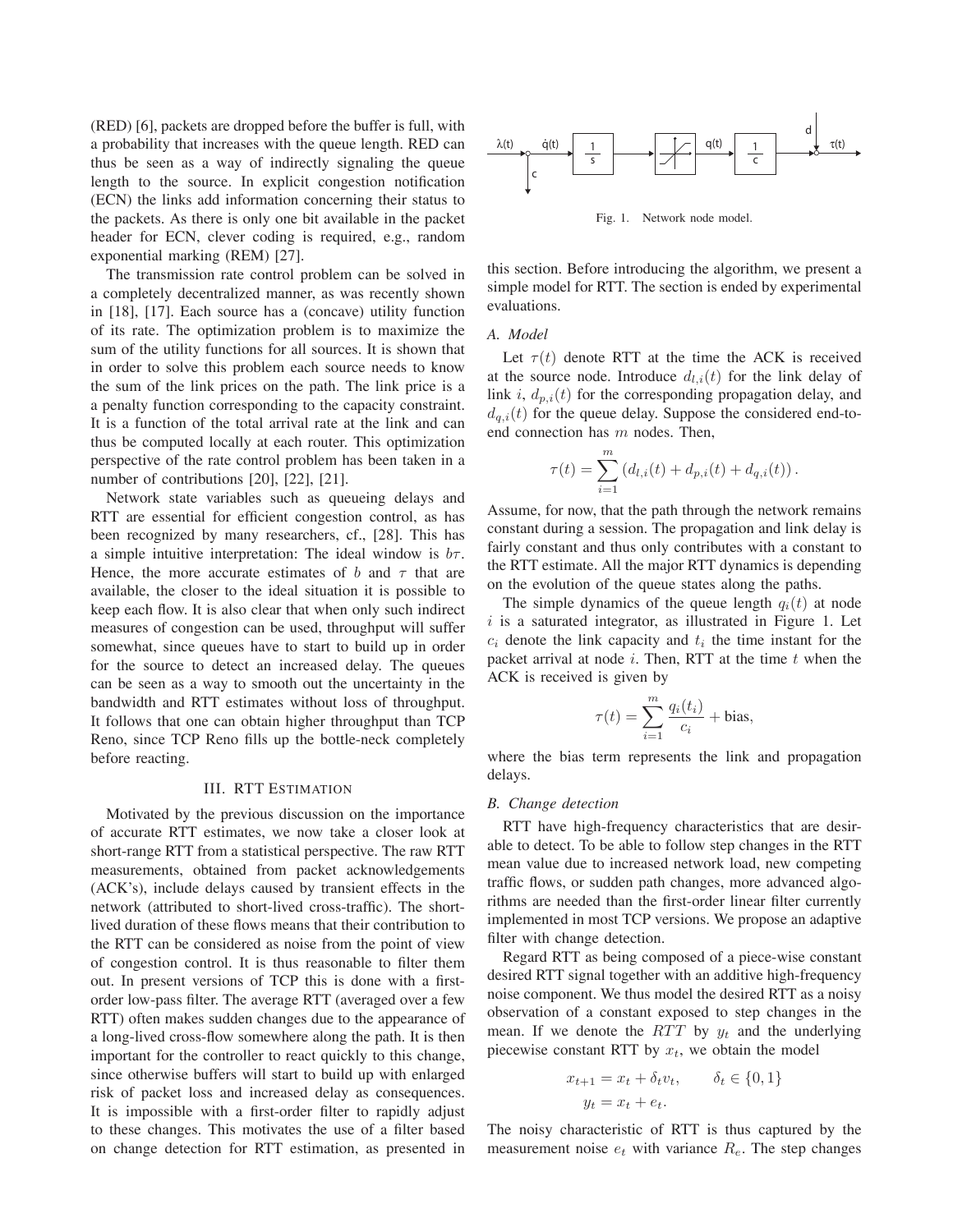

Fig. 2. The principle of change detection.

in the desired RTT  $x_t$  is modeled as the process noise  $v_t$ with variance  $R_v$  and the discrete variable  $\delta_t$ . If a change occurs at time t, then  $\delta_t = 1$  otherwise  $\delta_t = 0$ . To estimate the sequence  $\delta^N$  of instances when a change occurred is a segmentation problem. The optimal linear estimator is the Kalman filter which is used to estimate  $x_t$ . The principle of change detection is illustrated in Figure 2. To estimate the sequence  $\delta^N$  of instances of changes, we use a onesided cumulative sum (CUSUM) algorithm [11]. Combining the Kalman filter with the CUSUM algorithm yields the following adaptive filter, which we denote the CUSUM Kalman filter:

$$
\hat{x}_t = \hat{x}_{t-1} + K_t(y_t - \hat{x}_{t-1})
$$
\n
$$
K_t = \frac{P_{t-1}}{P_{t-1} + R_e}
$$
\n
$$
P_t = (1 - K_t)P_{t-1} + R_v
$$
\n
$$
\epsilon_t = y_t - \hat{x}_{t-1}
$$
\n
$$
g_t = \max(g_{t-1} + \epsilon_t - \xi, 0)
$$
\n
$$
\delta_t = 1 : R_v \neq 0, \text{alarm if } g_t > h
$$
\n
$$
\delta_t = 0 : R_v = 0
$$
\nAfter an alarm, reset  $g_t = 0$ 

The output of the CUSUM Kalman filter is given by the estimate of the (desired) RTT  $\hat{x}_t$ . The filter has two design parameters: the negative drift  $\xi$  and the alarm threshold h. These parameters are tuned to adjust the sensitivity in the detection procedure. The same values have been used in all our initial experiments with satisfying results, so the filter seems fairly robust. Note that also the variances  $R_v$  and  $R_e$ influence the filter behavior.

# *C. Experimental evaluation*

The objective is to capture the rapid changes that the RTT undergoes when queues build up when for instance the traffic load increases abruptly. We developed a modified ping tool to monitor RTT time series. By sending a dense stream of small packets the RTT is monitored effectively without affecting the network too much. Note that data is not easily obtained from a TCP session itself, because a rapid traffic load increase would probably trigger the RTO mechanism in TCP (which would mean lack of samples during the transient). Also, if a queue along the path fills up, packet loss occurrences reduces the TCP sending rate with more sporadic time series as a consequence. Recall that the RTT time in congestion control is often in fractions of seconds (typically  $10 - 500$  ms).

We measured the RTT between KTH and the CAIDA web site.This path is normally about 20 hops, including



Fig. 3. Experimental evaluation of the proposed RTT estimation algorithm on a small change in RTT.

the Atlantic link. The mean RTT is approximately 190 ms. The sending interval (sampling time) of the ping tool was 30 ms. According to our measurements, the path is normally not congested with the result that the RTT almost shows a deterministic behavior with a low variance. However, sporadically the traffic load increased with the result of suddenly increased and fluctuating queues, which propagated to the RTT. The proposed CUSUM Kalman filter was used on the collected data sets. The variances  $R_e$  and  $R_v$  were set to the variance of the RTT samples. The CUSUM design parameters were set to  $\xi = 0.005$  and  $h = 0.05$  in all experiments.

A detection of a sudden step in the RTT mean value can be seen in Figure 3. The two upper plots show the sampled RTT values, together with the output of the CUSUM Kalman filter and the output of the TCP first-order filter with gain set to 0.9 [14]. In the lower plot the test statistic  $g_t$  is plotted and the detection alarms are encircled. The CUSUM Kalman filter estimate is smooth, but still manages to detect a mean change as low as 7 %. Note that the TCP filter is more sensitive to noise and periodic fluctuations. As the change in mean is moderate in this example, the TCP filter adapts quite fast. The RTT mean change is probably a result of an abrupt change in the traffic load. An additive static traffic stream as a UDP flow might be an explanation. However a re-routing inside the network is also a possibility.

In Figure 4 we see a large change in the mean of about 100 %. Even if the probing packets are sent with only 30 ms intervals, we do not capture the queue building up. The result becomes a step in the RTT measurements. In this scenario the proposed RTT estimation algorithm reacts after only a few samples, and is much faster than the filter in TCP. Note that this time it was no static mean change, but the queue vanishes after half a second and drops to its original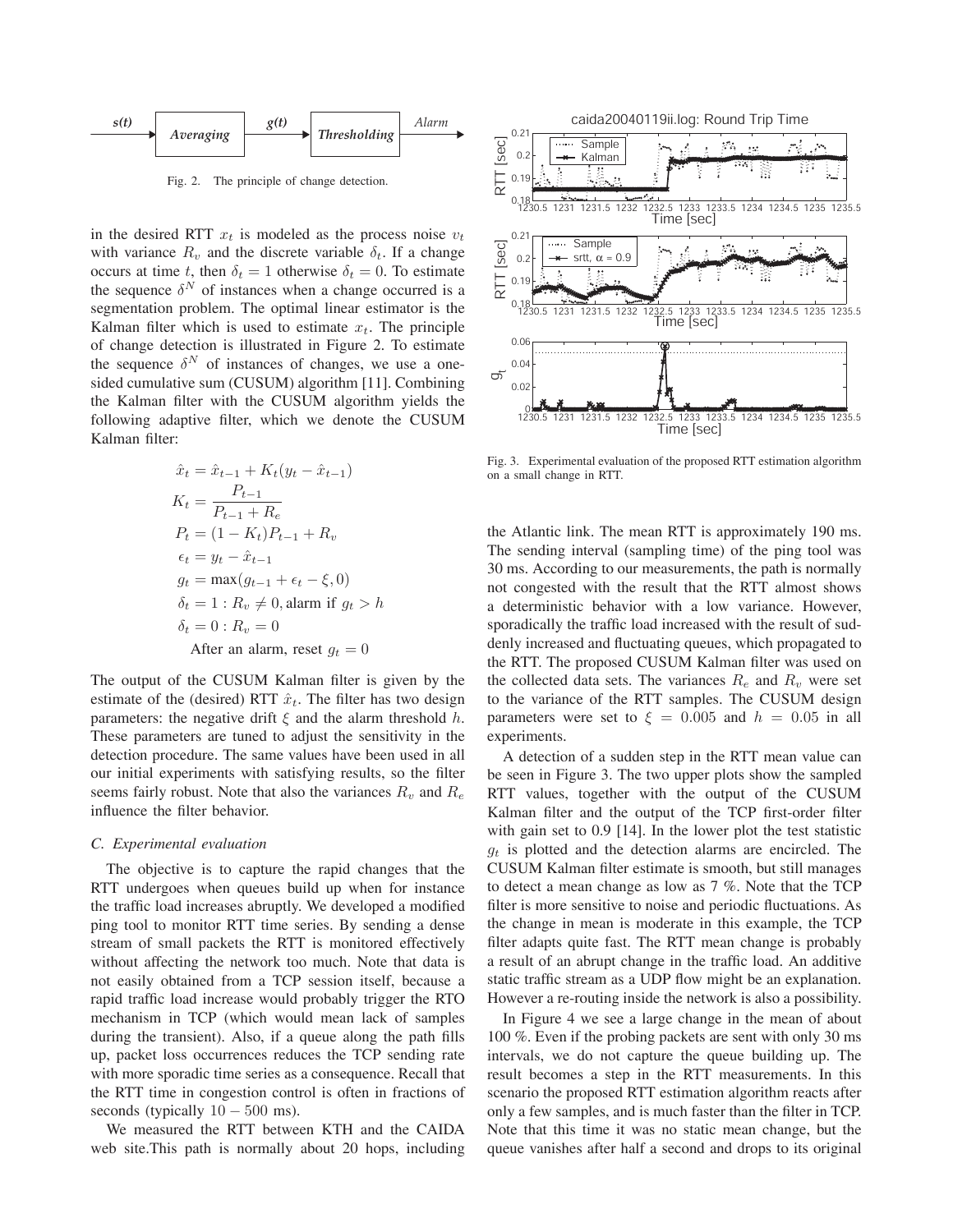

Fig. 4. Experimental evaluation of the proposed RTT estimation algorithm on a large change in RTT. Note how well the proposed algorithm (CKfilter) captures the rapid change, while the conventional filter in TCP (srtt) adjusts much slower.

level. The estimation algorithm reacts on the level reset and adapts almost immediately while the TCP filter is lagging.

The two given examples show the main features of the CUSUM Kalman filter: smooth estimates but still fast adaption when drastic changes occur. In an application within a transmission protocol, the sampling time is typically larger and the measurements tend to be more spiky. The probability of hitting a plateau as in Figure 4 with more than a few samples is then low. By filtering out such events the RTT estimate could be kept at the appropriate level.

#### IV. UNBIASED AVAILABLE BANDWIDTH ESTIMATION

In a window based congestion control protocol with feedback, measurements of the returning packet dispersion can be used to reconstruct the experienced throughput. This implicit information can be exploited and post processed into a suitable estimate for use in different congestion control applications. In the TCP clone Westwood (TCP-W) [8] this is recognized, and throughput samples are used in the window recovery mechanism. The rationale is that the smoothed throughput is interpreted as the path available bandwidth and if a congestion event occur, the congestion window is set to match this rate instead of being drastically halved as in standard TCP. Avoiding getting too deep into the discussion if this available bandwidth is the fair share or not, we conclude that if the path available bandwidth (ABW) is defined as in [15], i.e. the maximum rate that the path can provide to a flow, without reducing the rate of the rest of the traffic along that path, TCP-W should ideally strive towards its fair share and the protocol objective seems reasonable.

The Westwood scheme has shown good performance, especially in lossy network environments as wireless applications where packet losses mainly are due to link failure and not a signal of congestion (which is what TCP originally was designed for). However, despite good performance TCP-W interacts with other congestion control applications as its TCP siblings, and should hence be fair in the sense that if two competing flows are sending over the same link the steady state throughput become equal. This issue has been investigated in e.g [8], [10], and in [9] it is concluded that the Westwood scheme overestimate the available bandwidth in the presence of ACK compression [26] which explains empirical problems with fairness towards less aggressive schemes. The observed phenomena is claimed to be due to aliasing effects, and to counteract this it is proposed that one should smooth suitable clusters of inter-arrivaltimes and then recreate the bandwidth samples that are finally filtered. The bias in bandwidth estimation has also been observed in [4]. It is shown in simulation examples that the bias disappears when the ACK inter-arrival-times are smoothed before the available bandwidth is calculated. The modified TCP scheme is reported to be more friendly towards TCP Reno in wired networks.

As it seems as if the underlying reason for these observed behaviors is not well understood, we will analyze bandwidth estimation in more detail below.

## *A. Bandwidth reconstruction and estimation*

The throughput or average bandwidth  $b$  used by a connection is the successfully transferred amount of data normalized with the time interval in consideration. The average bandwidth can be reconstructed at the sender side by logging the ACK inter-arrival-time  $\delta_i$  and the amount of corresponding acknowledged data  $\nu_i$  according to

$$
b_n = \frac{\sum_{i=1}^n \nu_i}{\sum_{i=1}^n \delta_i} \tag{1}
$$

Since we assume that the used bandwidth also is the fair share we will refer to it as available bandwidth in the sequel.

For stationary conditions on the path, i.e. constant crosstraffic load conditions, (1) is also the best estimate of the available bandwidth at the time when packet  $n$  is ACKed. However, (1) is less suitable as estimate of the available bandwidth under varying load conditions. The reason being that the averaging in (1) makes it react slowly to changes in the available bandwidth. Considering the problem of processing (filtering) the inter-arrival-times into an estimate of the available bandwidth at the current time we are thus faced with two requirements. The estimate should

- i) resemble (1) under stationary conditions, and
- ii) react quickly to changes.

In general these two requirements are conflicting thus enforcing a trade-off.

Consider the path bottle-neck link with capacity c. This link is completely utilized by definition and outgoing packets travels back-to-back. If no interfering traffic is present downstream the bottle-neck link or on the ACK path, the time space between two received ACK:s is the sum of the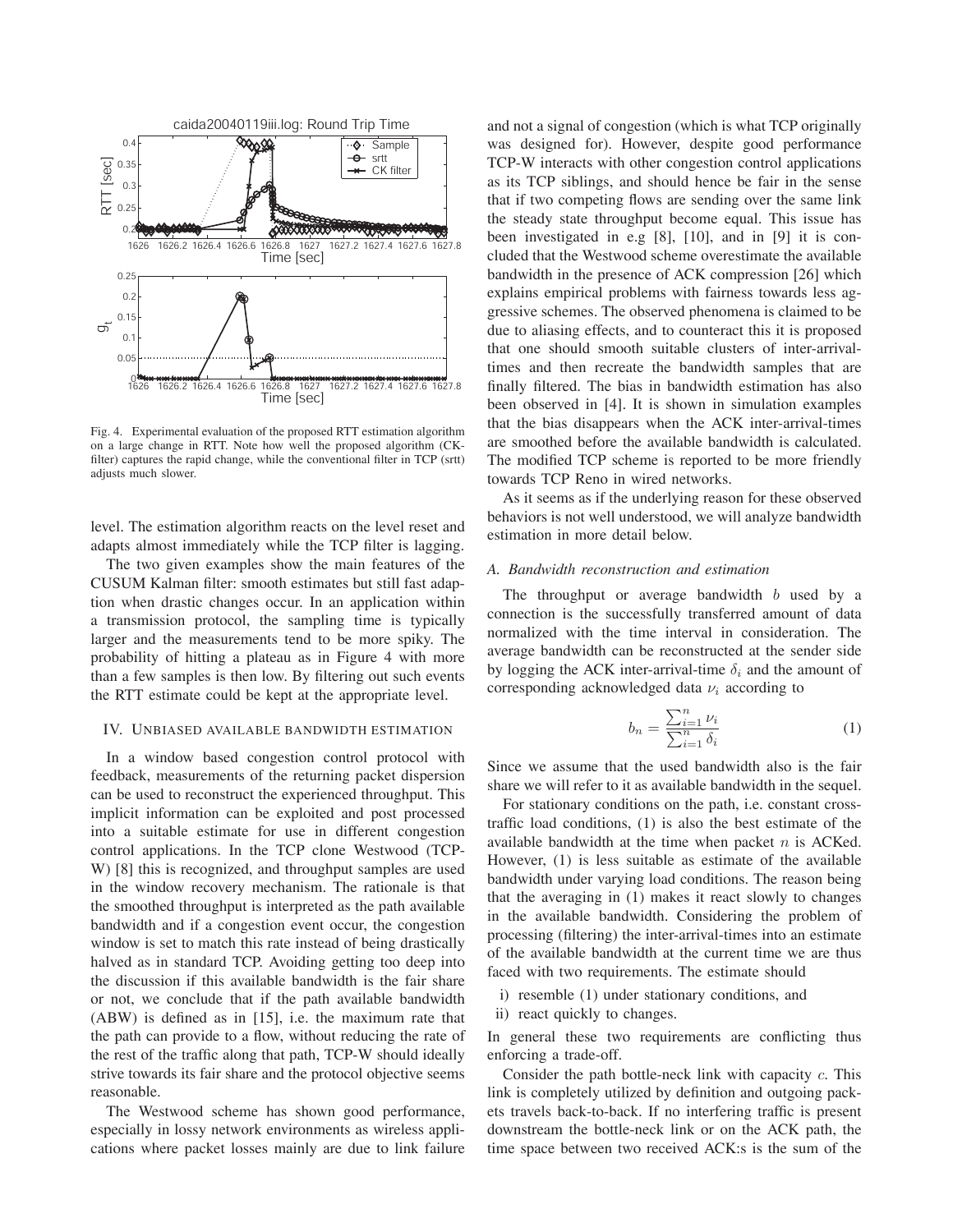packet size  $\nu_i$  and merging data  $\kappa_i$  scaled by the bottleneck capacity c, see Figure 5. Under stationary conditions,

$$
\begin{array}{c|c|c|c|c|c} \hline & v_{i+1} & v_i & v_i & v_{i-1} \\ \hline & & & & & v_{i-1} \\ \hline & & & & & & \delta_{i+1} = \frac{v_{i+1} + \kappa_{i+1}}{C} & \delta_i = \frac{v_i + \kappa_i}{C} \\ \hline \end{array}
$$

Fig. 5. Packets traveling on the bottle/neck link with capacity *c* Mbps.

transmitting a constant packet size  $\nu_i = \nu$ , should ideally result in the merging traffic being of constant size  $\kappa_i = \kappa$ . This means that the inter-arrival-times would be perfectly evenly distributed, i.e.  $\delta_i = \delta$  for some constant  $\delta > 0$ , and hence, the instantaneous bandwidth estimate

$$
\hat{\hat{b}}_i = \frac{\nu_i}{\delta_i} \tag{2}
$$

would equal the available bandwidth  $\nu/\delta$ . However, in practice, even with constant packet size  $\nu_i = \nu$ , the merging traffic  $\kappa_i$  is generally time varying. It is instructive to think of these variations as noise as these variations will average out over a longer time-interval. Packet displacements due to cross-traffic downstream the bottle-neck, as well as ACK delays can also be considered as noise affecting the interarrival times. It is thus appropriate to introduce the model

$$
\delta_i = \overline{\delta}_i + e_i \tag{3}
$$

where  $\overline{\delta}_i$  is the inter-arrival time that would be obtained when one packet of size  $\nu_i$  is transmitted for each ACK and the load from cross-traffic is frozen at the present level and ideal conditions hold. As discussed above, the noise term  $e_i$  can be attributed to local variations in the cross-traffic at the bottleneck and the impact of cross-traffic downstream the bottleneck as well as on the ACKs. It seems reasonable to assume that when the cross-traffic is stationary,  $e_i$  can be modeled as a stationary stochastic process with zero mean.

Under this assumption the requirements i) and ii) above can be rephrased as that the bandwidth estimate should

- i') reduce the impact of  $e_i$  as much as possible, while still be able to
- ii') track variations in  $\overline{\delta}_i$ .

Below we will analyze some approaches to this problem.

#### *B. Filtering the instantaneous bandwidth estimates*

Viewing the instantaneous bandwidth estimates (2) as raw data, an obvious approach is to low-pass filter these estimates in order to obtain a smoother estimate. With  $H(q) = \sum_{k=0}^{\infty} h_k q^{-k}$  denoting a linear time-invariant (LTI) filter (here  $q^{-1}$  denotes the backward-shift operator  $q^{-1}e_i$  =  $e_{i-1}$ ), the bandwidth estimate is given by

$$
\hat{b}_{b,n} = H(q)\hat{b}_n = \sum_{k=0}^{\infty} h_k \frac{\nu_{n-k}}{\delta_{n-k}}
$$
\n(4)

Let us now analyze the impact of the noise  $e_i$  under stationary conditions. Suppose therefore that the packet size

 $\nu_i = \nu$ , a constant, so that  $\overline{\delta}_i = \overline{\delta} = \nu/b$  where b is the available bandwidth.

Under ideal conditions, i.e. when  $e_n = 0$ ,  $\hat{b}_n = \nu/\overline{\delta}$ is a perfect estimate of the available bandwidth b. Hence, in order to guarantee that the smoothed estimate  $b_n$  is unbiased, the filter should have static gain 1, i.e.  $H(1) = 1$ .

Now, notice that when the noise  $e_i$  is non-zero, the instantaneous estimate is over-biased. The function  $\Phi(x)$  =  $\nu/(\delta + x)$  is convex and Jensen's inequality [19] implies

$$
\mathcal{E}\left[\hat{b}_n\right] = \mathcal{E}\left[\Phi(e_n)\right] > \Phi\left(\mathcal{E}\left[e_n\right]\right) = \Phi(0) = \frac{\nu}{\delta} = b \quad (5)
$$

Hence, also the smoothed estimate is biased since

$$
\mathcal{E}\left[\hat{b}_{b,n}\right] = H(q)\left(\mathcal{E}\left[\hat{b}_{n}\right]\right) = \mathcal{E}\left[\hat{b}_{n}\right] > b \tag{6}
$$

where the second equality follows from that  $H(1) = 1$ .

The bias can be quantified by expanding the raw bandwidth estimate (2) in a Taylor series

$$
\hat{b}_n = \frac{\nu}{\overline{\delta} + e_n} = \frac{\nu}{\overline{\delta}} \left( 1 + \sum_{j=1}^{\infty} (-1)^j \frac{e_n^j}{\overline{\delta}^j} \right) \tag{7}
$$

**Hence** 

$$
\hat{b}_{b,n} = H(q) \left( \frac{\nu}{\overline{\delta}} \left( 1 + \sum_{j=1}^{\infty} (-1)^j \frac{e_i^j}{\overline{\delta}^j} \right) \right)
$$

$$
= \frac{\nu}{\overline{\delta}} \left( 1 + \sum_{j=1}^{\infty} (-1)^j \frac{H(q)e_n^j}{\overline{\delta}^j} \right)
$$
(8)

and

$$
E\left[\hat{b}_{b,n}\right] = \frac{\nu}{\overline{\delta}} \left(1 + \sum_{j=1}^{\infty} (-1)^j \frac{H(q)E\left[e_n^j\right]}{\overline{\delta}^j}\right)
$$

$$
= \frac{\nu}{\overline{\delta}} \left(1 + \sum_{j=1}^{\infty} (-1)^j \frac{m_j}{\overline{\delta}^j}\right)
$$
(9)

where  $m_j$  denotes the *j*th moment  $E[e_n^j]$  of the noise.

Observe that the bias is independent on the properties of the filter H (as long as it has static gain 1) and is the *same* as for the raw bandwidth estimate  $\hat{b}_n$ . We illustrate this in an example.

*Example 4.1:* Figure 6. shows outputs from different filters with bandwidth samples from a NS-2 simulation as input data. The dashed line is the bandwidth estimate produced by an arithmetic mean filter and the solid line is the bandwidth estimate produced from a first order filter with a pole at 0.99. The experimental setup is a TCP SACK source sending data over a 5 Mbps bottle-neck link. The congestion window bound and end-to-end delay are configured such that the link is completely utilized. At time 10 s a single UDP flow of 1 Mbps enters the bottle-neck link. After the transient has died out we see that both filters reach the same level, and hence have the same bias.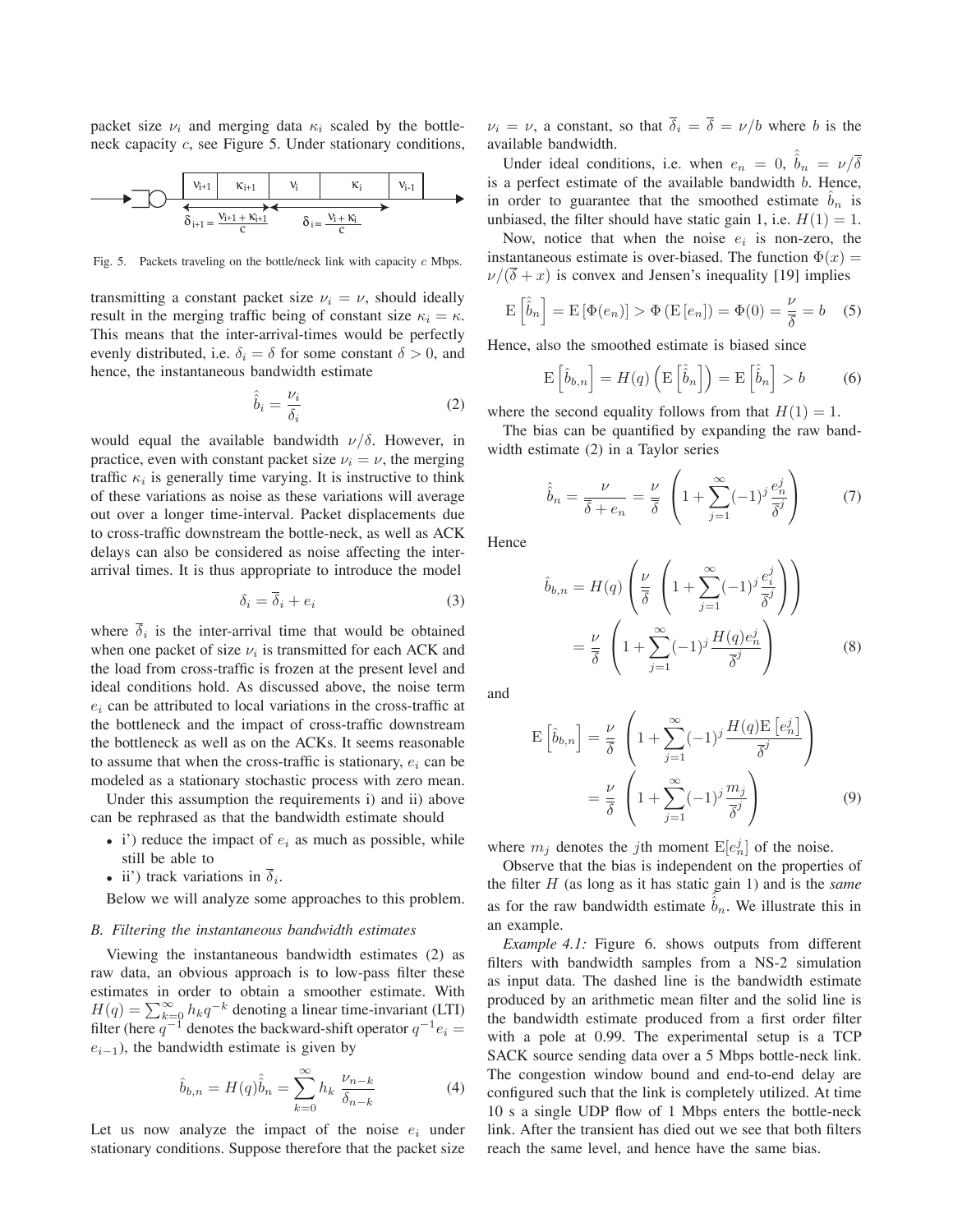

Fig. 6. Estimation by filtering directly on the bandwidth sample. Up to time 10 s the available bandwidth is 5 Mbps, after that 4 Mbps.

## *C. TCP-Westwood*

TCP-W filters the instantaneous bandwidth samples and should, according to the analysis in the previous section, be susceptible to bias. This has also been observed [9], [4] and is also shown in Figure 6 where the bandwidth estimate from the original time dynamic exponential filter in TCP-W (see[8]) is shown as the dotted line. Notice that, after the transient has died out, after the onset of the UDP-flow, this estimate does *not* reach the same level as the arithmetic mean and first order filter estimates. This means that the bias for this estimate is different from that of a LTI filter. To better understand this we investigate the TCP-W filter in [8], which is given by

$$
\hat{b}_{w,n} = \alpha_n \hat{b}_{w,n-1} + (1 - \alpha_n) \hat{b}_n
$$
\nwith\n
$$
\alpha_n = \frac{2\tau - \delta_n}{2\tau + \delta_n}
$$
\n(10)

where  $\tau$  is a filter parameter. The filter is thus linear, but *time-varying* and this is the reason for its different behavior. The estimate can be expressed as

$$
\hat{b}_{w,n} = \sum_{k=0}^{\infty} (1 - \alpha_{n-k}) \prod_{l=0}^{k-1} \alpha_{n-l} \hat{b}_{n-k}
$$
 (11)

Notice first that if  $\alpha_n = \alpha$ , then the above is a first order filter with static gain 1. Now, in order to get some intuition for this expression when the filter coefficients vary with time, let us, for the moment, use the simple model

$$
\alpha_n = \alpha + v_n \tag{12}
$$

where  $v_n$  is modeled as a stationary stochastic process with zero mean. Assuming, for simplicity, that  $b_n$  and  $v_n$  are processes independent of each other gives that

$$
\mathbf{E}\left[\hat{b}_{w,n}\right] = \mathbf{E}\left[\sum_{k=0}^{\infty} (1 - \alpha_{n-k}) \prod_{l=0}^{k-1} \alpha_{n-l}\right] \mathbf{E}\left[\hat{b}_{n-k}\right]
$$
(13)

>From this we see that when  $\{v_n\}$  is an uncorrelated sequence, the filter has an average static gain 1 since all factors are independent with mean  $\alpha$ . However, this will in general not hold when this sequence is correlated. We conclude that the bias in TCP-W will depend on the correlation of the filter coefficients  $\alpha_n$ . Thus different scenarios will result in different bias. This is exemplified in Figure 7 where we apply a time varying first order exponential filter with correlated and uncorrelated coefficient sequences respectively to the experimental data just mentioned.



Fig. 7. Coefficients and output of a time varying first order exponential filter with correlated and uncorrelated filter coefficients.

Returning to Figure 6 it can be observed that the the bias for the TCP-W estimate is less than the other two estimates in this scenario. From the above analysis it is clear that this is not an indication of superior performance of TCP-W in general as it is just a coincidence due to the particular correlation of the filter coefficients in this scenario.

# *D. Smoothing the ACK inter-arrival-time*

By rewriting (1) as

$$
b_n = \frac{\frac{1}{n} \sum_{i=1}^n \nu_i}{\frac{1}{n} \sum_{i=1}^n \delta_i}
$$
 (14)

we see that we can interpret (1) as a way of smoothing (low-pass filtering) the variations in the inter-arrival time.

This suggests the general estimate

$$
\hat{b}_{t,n} = \frac{F(q)\nu_n}{H(q)\delta_n} \tag{15}
$$

In order to for this estimate to be unbiased under ideal conditions, the static gain of the LTI filters  $F$  and  $H$  should be unity.

We now analyze the bias of  $(15)$  under the same assumptions as in Subsection IV-B. We then have

$$
\hat{b}_{t,n} = \frac{F(q)\nu_n}{H(q)\delta_n} = \frac{F(q)\nu}{H(q)\overline{\delta} + H(q)e_n} = \frac{\nu}{\overline{\delta} + H(q)e_n} \tag{16}
$$

Comparing this with the instantaneous bandwidth estimate (2) we see that the only difference is that  $e_n$  is replaced by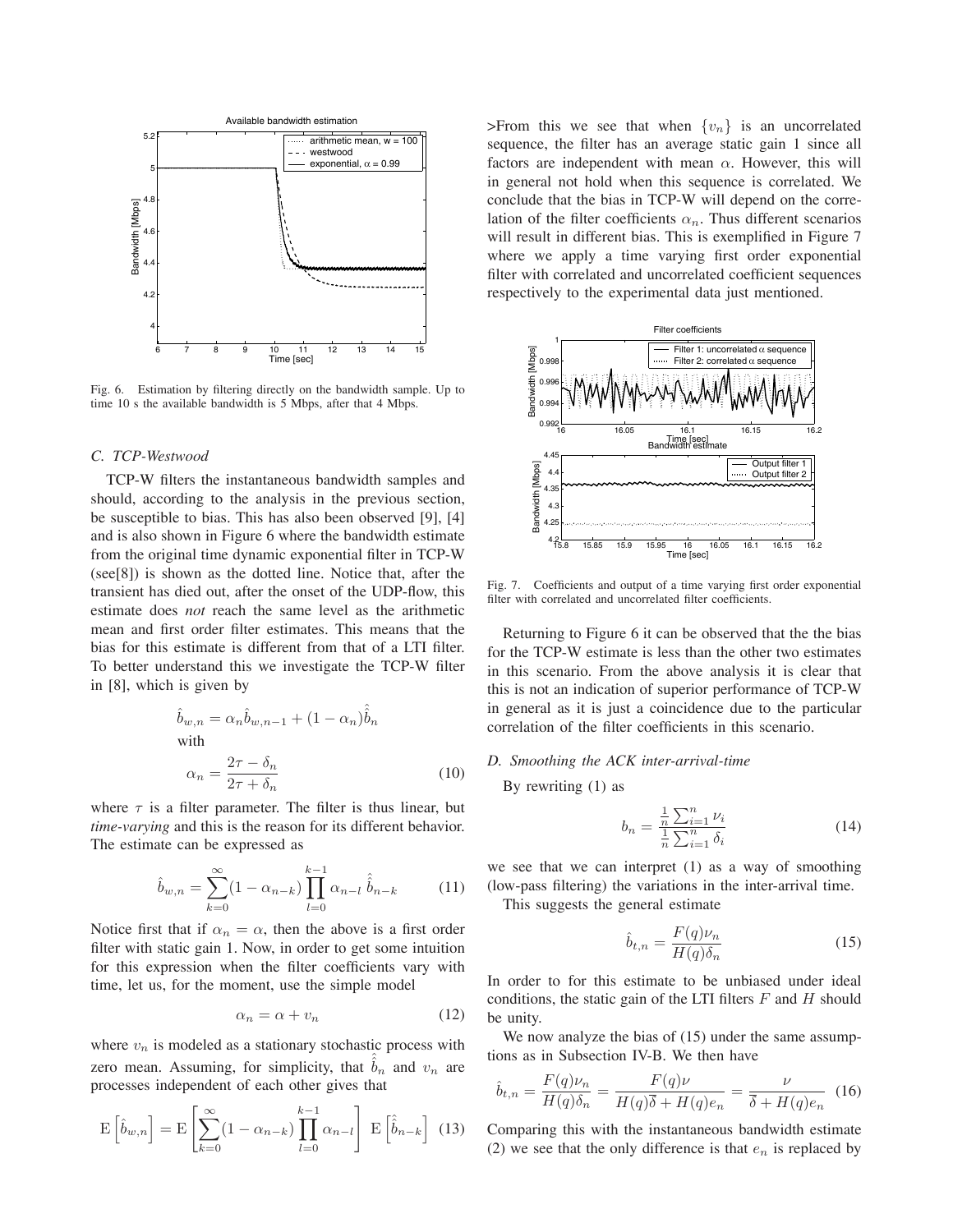the filtered noise  $H(q)e_n$ , hence the expansion equivalent to  $(7)$  is

$$
\hat{b}_{t,n} = \frac{\nu}{\overline{\delta}} \left( 1 + \sum_{j=1}^{\infty} (-1)^j \frac{\left( H(q)e_n \right)^j}{\overline{\delta}^j} \right) \tag{17}
$$

Thus, if the filter is such that the noise is attenuated, the inter-arrival-time smoothed estimate  $b_{t,n}$  will have less bias than the raw bandwidth estimates  $\hat{b}_n$ .

Regarding the smoothed bandwidth estimate  $b_{b,n}$ , defined in (4), we see by comparing (9) with the mean of  $b_{t,n}$ , which from (17) is given by

$$
\mathcal{E}\left[\hat{b}_{t,n}\right] = \frac{\nu}{\overline{\delta}} \left(1 + \sum_{j=1}^{\infty} (-1)^j \frac{\mathcal{E}\left[(H(q)e_n)^j\right]}{\overline{\delta}^j}\right), \quad (18)
$$

that the filter  $H(q)$  does influence the bias of  $b_{t,n}$ . Hence, in contrast to what holds for  $b_{b,n}$ ,  $H(q)$  can be used as a design variable (subject, of course, to  $H(1) = 1$ ) to reduce the bias for the smoothed inter-arrival-time based bandwidth estimate  $b_{t,n}$ .

We will illustrate this on a simplified example.

*Example 4.2:* Suppose that  $e_n$  is an uncorrelated sequence with variance  $\lambda_0$  and that it is only the moments up to order 2 that give a contribution to the raw bandwidth estimates  $\hat{b}_n$ . For (2), it follows from (9) that

$$
\mathcal{E}\left[\hat{b}_{b,n}\right] = \frac{\nu}{\overline{\delta}} \left(1 + \sum_{j=1}^{\infty} (-1)^j \frac{m_j}{\overline{\delta}^j}\right) = \frac{\nu}{\overline{\delta}} \left(1 + \frac{\lambda_{\circ}}{\overline{\delta}^2}\right)
$$
(19)

which gives the bias

$$
E\left[\hat{b}_{b,n}\right] - \frac{\nu}{\overline{\delta}} = \frac{\nu}{\overline{\delta}} \frac{\lambda_o}{\overline{\delta}^2}
$$
 (20)

For the smoothed inter-arrival-time estimate  $b_{t,n}$ , suppose that  $H(q)$  in (15) is a first order filter with impulse response coefficients  $h_k = (1 - \alpha)\alpha^k$ . Then, since  $e_n$  has zero mean,

$$
\mathcal{E}\left[\hat{b}_{t,n}\right] = \frac{\nu}{\overline{\delta}} \left(1 + \frac{\mathcal{E}\left[\left(H(q)e_n\right)^2\right]}{\overline{\delta}^2}\right) = \frac{\nu}{\overline{\delta}} \left(1 + \frac{\frac{1-\alpha}{1+\alpha}\lambda_o}{\overline{\delta}^2}\right)
$$

which implies the bias

$$
\mathrm{E}\left[\widehat{b}_{t,n}\right]-\frac{\nu}{\overline{\delta}}=\frac{\nu}{\overline{\delta}}\;\frac{\frac{1-\alpha}{1+\alpha}\lambda_{\mathrm{o}}}{\overline{\delta}^2}
$$

Notice that the bias can be made arbitrarily small by choosing  $\alpha$  sufficiently close to 1, i.e. by making the filter more and more low-pass.

We now illustrate the difference between smoothing raw bandwidth samples and smoothing raw inter-arrival-time samples by way of a NS-2 simulation.

*Example 4.3:* The data originates from the same experimental setup as before but with poisson traffic as disturbance. At time 10 s traffic with mean 1 Mbps is passing the bottle-neck link. After 20 s stochastic traffic with mean 1 Mbps is added to the 5 Mbps link along the ACK path. The results are shown in Figure 8. The robustness of the inter-arrival-time smoothing filter is clearly superior and the effect of the ACK clustering is negligible as illustrated.



Fig. 8. Same exponential filter applied to both bandwidth samples and samples of the ACK inter-arrival-time. Stochastic traffic of 1 Mbps is entering the bottle-neck link at time 10 s. At 20 s a flow with 1 Mbps stochastic traffic is disturbing the ACK path at a link with 5 Mbps capacity.

#### V. CONCLUSIONS AND FUTURE WORK

In this paper we have studied RTT estimation that could be suitable for a congestion control application using network state information. Weighting the characteristic of RTT and the application of the estimate together we concluded that the estimation objective is to keep the estimate smooth but still able to capture sudden mean changes. A Kalman filter combined with CUSUM change detection was proposed and shown to perform well based on results of experiments on real data. Long lived rapid changes are detected but short lived ones are filtered out as noise. Tuning the parameters of the CUSUM Kalman filter were done manually but online tuning is an issue to investigate further. In the paper we have only considered the RTT estimation, not how the network metric itself should be used practically in a congestion control algorithm.

Regarding bandwidth estimation we have argued that the bandwidth estimation problem is a trade-off between noise suppression, required for accurate estimation during stationary conditions, and tracking ability, required to follow rapid changes of the true underlying bandwidth. In this contribution we have focused on analyzing the stationary behavior for the two main approaches to bandwidth estimation: i) smoothing raw bandwidth samples, and ii) smoothing the raw inter-arrival times. For estimators employing LTI filters, we have shown that the first approach leads to a bias that cannot be influenced by the filter itself if it is designed to provide unbiased estimates in the case of perfect raw bandwidth samples. This is in contrast with the second approach where the filter can be used to attenuate the noise and, thus, provide significantly less biased estimates.